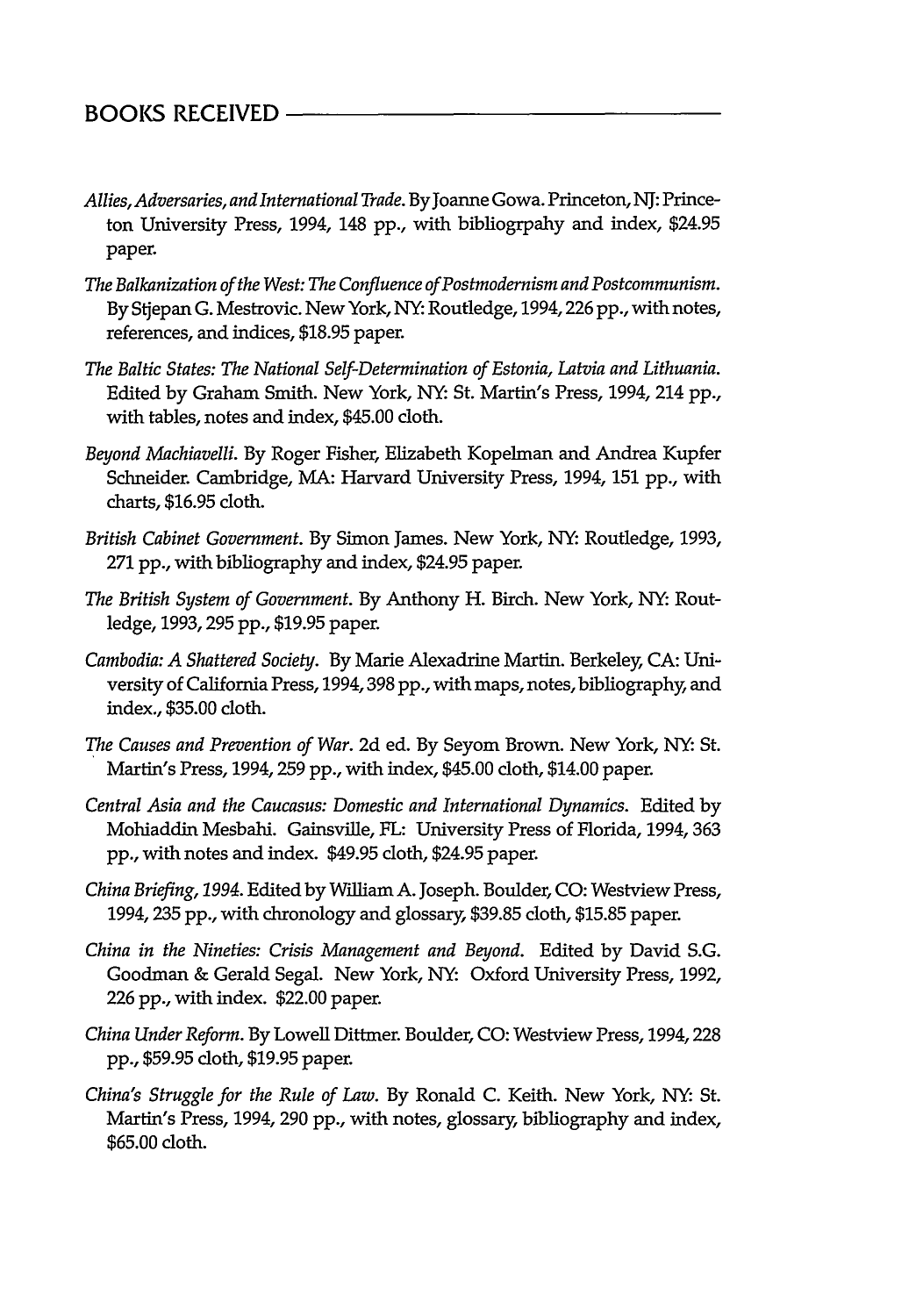- *Coercive Cooperation: Explaining Multilateral Economic Sanctions.* **By** Lisa L. Martin. Princeton, **NJ:** Princeton University Press, **1992, 299 pp.,** with notes, bibliography and index.
- *The Cold War on the Periphery: The United States, India, and Pakistan.* **By** Robert **J.** McMahon. New York, **NY:** Columbia University Press, 1994, 448 **pp., \$30.00** cloth.
- *Cuba at a Crossroads: Politics and Economics After the Fourth Party Congress.* **By** Jorge F. Pérez-López. Gainesville, FL: University Press of Florida, 1994, 300 **pp.,** with tables, notes, references and index, **\$39.95** cloth.
- *Cultural Change in Postwar Taiwan.* Edited **by** Stevan Harrell and Huang Chunchieh. Boulder, **CO:** Westview Press, 1994, 340 **pp.,** with glossary, bibliography and index, \$54.95 cloth.
- *Damage Limitation or Crisis? Russia and the Outside World.* Edited **by** Robert **D.** Blackwill and Sergei **A.** Karaganov. Washington, **DC:** Brassey's, Inc., 1994, **330 pp., \$17.00** paper.
- *Dead Right.* **By** David Frum. New York, **NY:** Harper Collins Publishers, 1994,230 **pp.,** with notes and index, **\$23.00** cloth.
- *Democracy and Authoritarianism in Peru.* **By** Maxwell **A.** Cameron. New York, **NY:** St. Martin's Press, 1994, **236 pp.,** with notes, bibliography and index, **\$39.95** cloth.
- *Democratic Transition and Human Rights: A Primer for U.S. Foreign Policy.* By Sara Steinmetz. Albany, NY: State University of New York Press, 1994, 283 pp., with notes, selected bibliography and index, \$17.95 cloth.
- *Developing Public Finance in Emerging Market Economies.* Edited by Kalman Mizzei. Boulder, CO: Westview Press, 1994, 208 pp., \$23.85 paper.
- *The Diplomacy of the Crucial Decade: American Foreign Relations During the 1960s.* Edited by Diane B. Kunz. New York, NY: Columbia University Press, 1994, 372 pp., with notes and index, \$19.50 paper.
- *Drugs and Foreign Policy: A Critical Review.* Edited by Raphael F. Perl. Boulder, CO: Westview Press, 1994, 227 pp., \$54.95 cloth.
- *Egypt During the Nasser Years: Ideology, Politics and Civil Society.* By Kirk J. Beattie. Boulder, CO: Westview Press, 1994,260 pp., with appendixes, selected bibliography and index.
- *Ending Europe's Wars: The Continuing Search for Peace and Security.* By Jonathon Dean. New York, NY: The Twentieth Century Fund Press, 1994,439 pp., with notes and index. \$34.95 cloth.
- *Ending Mozambique's War: The Role of Mediation and Good Office.* By Cameron Hume. Washington, DC: United States Institute of Peace, 1994, 162 pp., with bibliography and index, \$14.95 paper.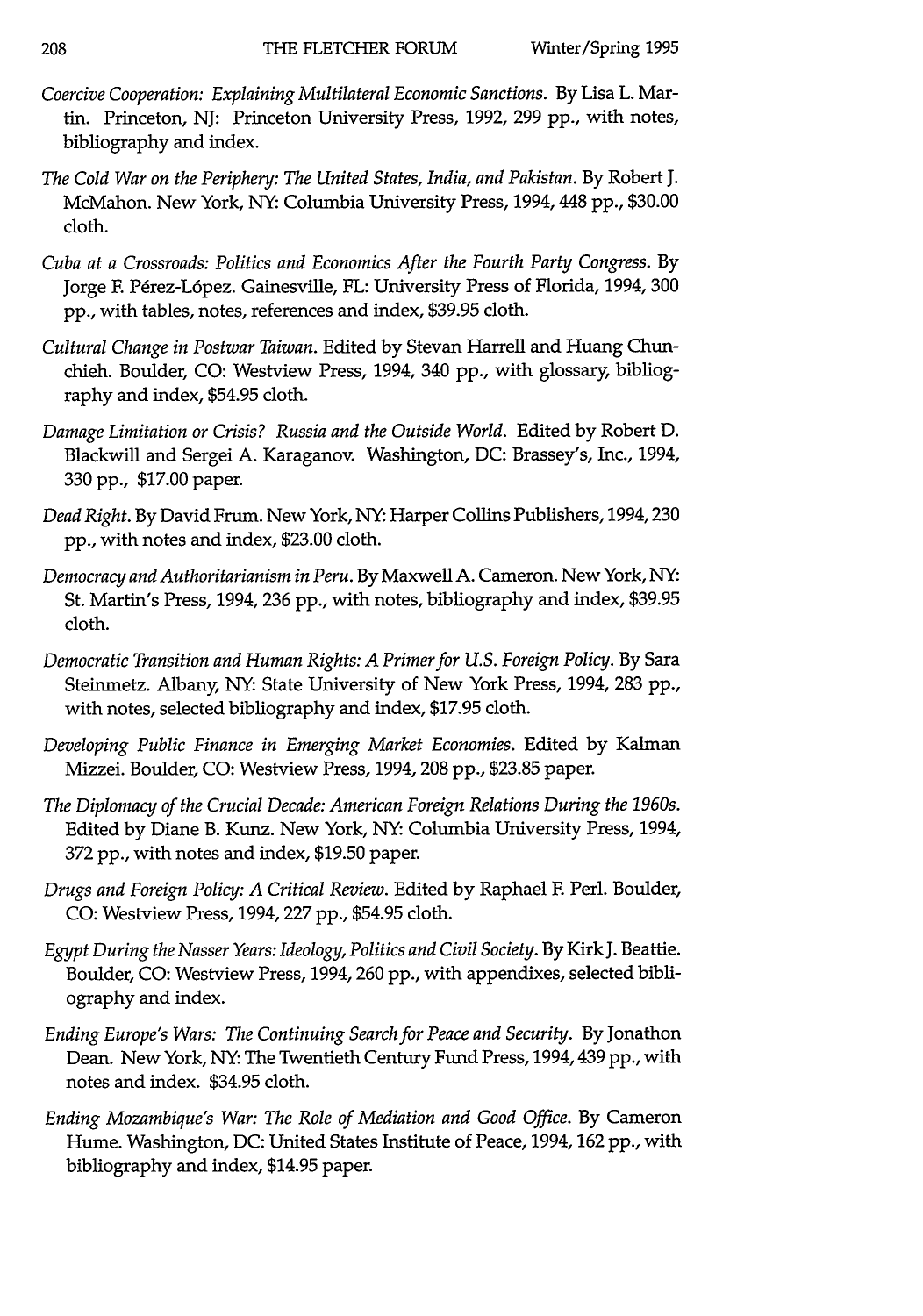- *Eternal Russia: Yeltsin, Gorbachev, and the Mirage of Democracy.* **By** Jonathan Steele. Cambridge, MA: Harvard University Press, 1994, 427 **pp.,** with notes, select bibliography and index, **\$27.95** cloth.
- *Exit From Communism.* Edited **by** Stephen R. Graubard. New Brunswick, **NJ:** Transaction Publishers, **1993, 292 pp., \$19.95** paper.
- *Explaining Auschwitz and Hiroshima: History Writing and the Second World War 1945-1990.* **By** R.J.B. Bosworth. New York, **NY:** Routledge, 1994,262 **pp.,** with notes and index, \$17.95 paper.
- *Factories of Death: Japanese Biological Warfare 1932-45 and the American Cover Up.* By Sheldon H. Harris. New York, NY: Routledge, 1994,297 pp., \$25.00 cloth.
- *The Failure of Political Islam.* By Oliver Roy. Cambridge, MA: Harvard University Press, 1994, 238 pp., with notes, bibliography and index, \$22.95 cloth.
- *Fix the U.S. Budget!* By Jim Miller. Stanford, CA: Hoover Institution Press, 1994, 176 pp., with tables, notes and index, \$19.95 paper.
- *Frameworks for International Cooperation.* Edited by A.J.R. Groom and Paul Taylor. London: Pinter Publishers, 1994,293 pp., with notes and index, \$20.00 paper.
- *For the Sake of Argument: Essays and Minority Reports.* **By** Christopher Hitchins. New York, **NY:** Verso, **1993,353 pp.,** with index, **\$16.95** paper.
- *Free to Hate: The Rise of the Right in Post-Communism Eastern Europe.* **By** Paul Hockenos. New York, **NY:** Routledge, **1993, 330 pp.,** with notes and index, **\$16.95** paper.
- *German Foreign and Defence Policy After Unification.* **By** Lothar Gutjahr. London: Pinter Publishers, 1994, **258 pp.,** with bibliography, documents and index, \$49.00 cloth.
- *German Unification: Processes and Outcome.* Edited by M. Donald Hancock and Helga A. Welsh. Boulder, CO: Westview Press, 1994,393 pp., with appendixes, notes, and select bibliography and index, \$58.50 cloth, \$17.95 paper.
- *Germany and America: New Identities, Fateful Rift?* By W.R. Smyser. Boulder, CO: Westview Press, 1993, 139 pp., with index, \$49.95 cloth, \$14.95 paper.
- *Global Engagement: Cooperation and Security in the 21st Century.* Edited by Janne E. Nolan. Washington, DC: The Brookings Institution, 1994, 623 pp., \$39.95 cloth, \$19.95 paper.
- The Great Transition: American-Soviet Relations and the End of the Cold War. Raymond L. Garthoff. Washington, DC: The Brookings Institution, 1994,834 pp., with index, \$19.95 paper.
- *Greening the GAT. Trade, Environment, and the Future.* By Daniel C. Esty. Princeton, NJ: Princeton University Press, 1994, **188** pp., with appendices, bibliography, and index, \$35.00 cloth.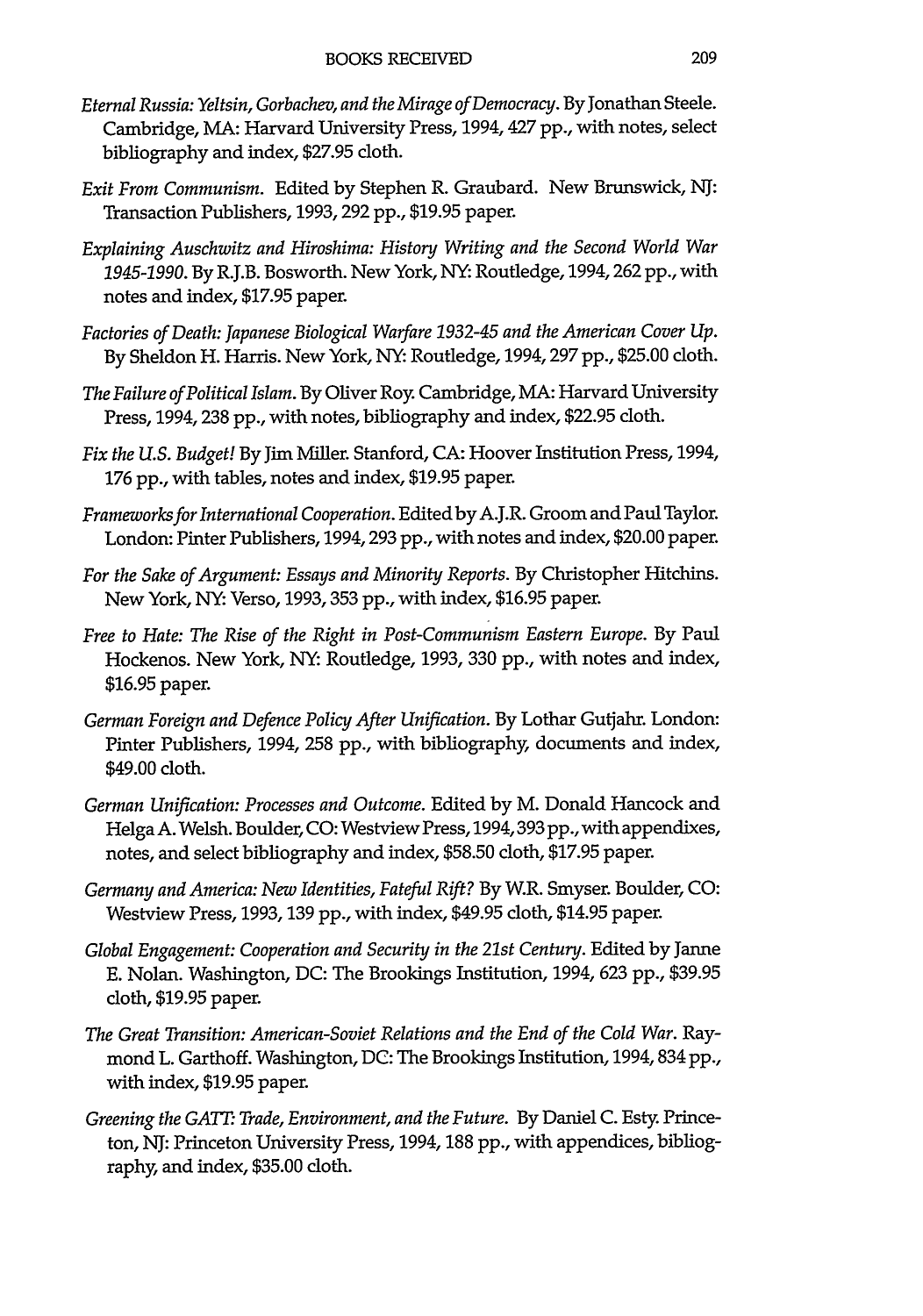- *The Gulf War and the New World Order: International Relations of the Middle East.* **By** Tareq **Y.** Ismael and Jacqueline **S.** Ismael. Gainesville, FL: University Press of Florida, **1994,581 pp.,** with notes and references, \$54.95 cloth, \$24.95 paper.
- *How Nuclear Weapons Spread: Nuclear-Weapon Proliferation in the 1990s.* **By** Frank Barnaby. New York, **NY:** Routledge, 1994, 144 **pp.,** with appendix and references, **\$55.00** cloth.
- *Images and Intervention: U.S. Policies in Latin America.* **By** Martha L. Cottam. Pittsburgh, PA: University of Pittsburgh Press, 1994,226 **pp.,** with appendix, notes, bibliography and index, \$49.95 cloth, **\$19.95** paper.
- *Improbable Dangers: U.S. Conceptions of Threat in the Cold War and After.* **By** Robert H. Johnson. New York, **NY:** St. Martin's Press, 1994, 324 **pp.,** with notes and index, **\$39.95** cloth.
- *In the Eye of the Storm: Women in Post-Revolutionary Iran.* Edited **by** Mahnaz Afkhami and Erika Friedl. Syracuse, **NY:** Syracuse University Press, **1994,227 pp.,** with tables, figures, appendices, notes, and index, **\$17.95** paper.
- *In Search of Pluralism: Soviet and Post-Soviet Politics.* Edited **by** Carol R. Saivetz and Anthony Jones. Boulder, **CO:** Westview Press, 1994,174 **pp., \$59.00** cloth, **\$19.95** paper.
- *India, Pakistan, and the Kashmir Dispute: On Regional Conflict and Its Resolution.* **By** Robert **G.** Wirsing. New York, **NY:** St. Martin's Press, **1994, 337 pp.,** with tables, notes, and index, \$45.00 cloth.
- *Indonesian Politics under Suharto.* **By** Michael R.J. Vatikiotis. New York: Routledge, **1993,** 234 **pp.,** with notes and index, **\$16.95** paper.
- *An Introduction to South Asia.* **By** B.H. Farmer. New York, **NY:** Routledge, 1994, **197 pp.,** \$49.95 cloth, **\$16.95** paper.
- *Israel: Land of Tradition and Conflict.* **By** Bernard Reich and Gershon R. Kieval. Boulder, **CO:** Westview Press, **1993, 236 pp.,** \$54.95 cloth, **\$19.95** paper.
- *The Jury: Trial and Error in the American Courtroom.* Edited **by** Stephen **J.** Adler. New York, **NY:** Random House, **1994, 285 pp.,** with notes, bibliography and index, **\$25.00** cloth.
- *Kenya: The Quest For Prosperity.* **By** Norman Miller **&** Rodger Yeager. Boulder, **CO:** Westview Press, 1994,254 **pp.,** with notes, bibliography and index, **\$59.00** cloth, **\$19.95** paper.
- Latin America in a New World. Edited by Abraham F. Lowenthal and Gregory F. Treverton. Boulder, **CO:** Westview Press, 1994, **265 pp.,** with index, **\$59.95** cloth, **\$18.95** paper.
- *Less than Meets the Eye.* **By** Barbara Hinckley Chicago, IL: University of Chicago Press, 1994, **252 pp.,** with appendixes, notes, major references and index, \$34.95 cloth, **\$13.95** paper.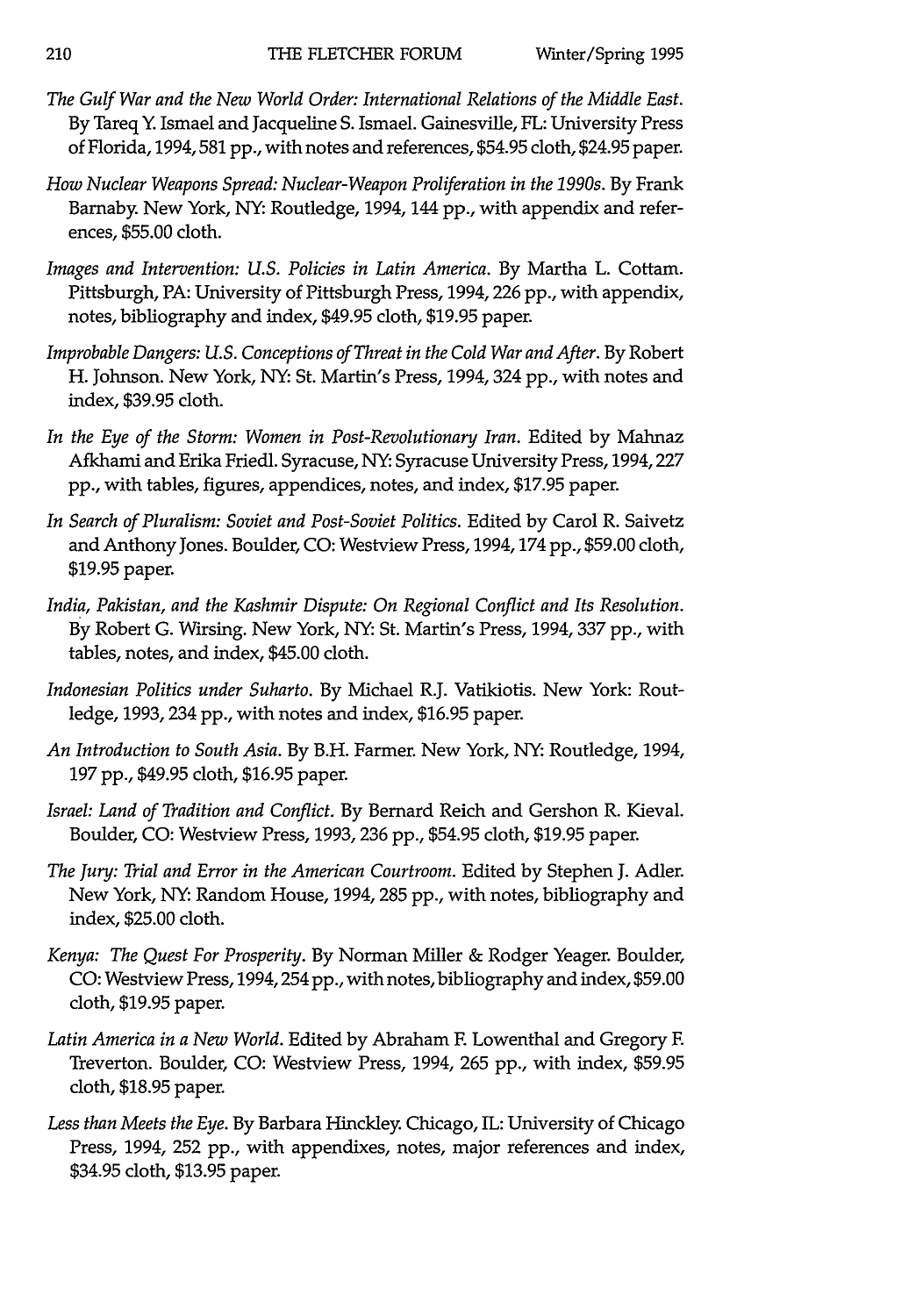- *The Limited Partnership: Building a Russian-US Security Community.* Edited **by** James **E.** Goodby and Benoit Morel. New York, **NY:** Oxford University Press, **1993, 317 pp.,** \$45.00 cloth.
- *Making Civil Rights Law: Thurgood Marshall and the Supreme Court, 1936-1961.* **By** Mark **V.** Tushnet. New York, **NY:** Oxford University Press, **1994,399** pp., with notes, bibliography and index, **\$35.00** cloth.
- *Managing Non-Proliferation Regimes in the 1990s: Power, Politics and Policies.* **By** Peter Van Ham. New York, **NY:** Council on Foreign Relations Press, 1994,112 **pp.,** with notes, \$14.95 paper.
- *Managing Water as an Economic Resource.* **By** James Wimpenny. New York, **NY:** Routledge, 1994, 133 **pp.,** with bibliography and notes, **\$18.95** paper.
- *Managing in Emerging Market Economies: Cases from the Czech and Slovak Republics.* Edited **by** Daniel **S.** Fogel. Boulder, **CO:** Westview Press, **237 pp., \$59.95** cloth, **\$17.95.**
- *Measuring the Costs of Protection in the United States.* **By** Gary Clyde Hufbauer and Kimberly Ann Elliott. Washington, **DC:** Institute for International Economics, 1994, 144 **pp., \$15.95** paper.
- *The Mexico-U.S. Free Trade Agreement.* Edited **by** Peter M. Garber. Cambridge, MA: The MIT Press, **1994, 317 pp., \$32.50** cloth.
- *Modernity and Power: A History of the Domino Theory in the Twentieth Century.* **By** Frank Ninkovich. Chicago, IL: University of Chicago Press, 1994, 440 pp., with notes and index. \$49.94 cloth, **\$19.95** paper.
- *A Multipolar Peace?* **By** Charles W. Kegley, Jr. and Gregory **A.** Raymond. New York, **NY:** St. Martin's Press, **1994, 278 pp., \$39.95** cloth, **\$16.00** paper.
- *The New Is Not Yet Born: Conflict Resolution in Southern Africa.* By Thomas Ohlson and Stephen John Stedman. Washington, **DC:** The Brookings Institution, 1994,280 **pp.,** with index, \$14.95 paper.
- *Nixon Reconsidered.* By Joan Hoff. New York, **NY:** Basic Books, 1994,475 **pp.,** with notes, bibliography, and index, **\$30.00** cloth.
- *Nuclear Proliferation after the Cold War.* Edited **by** Mitchell Reiss **&** Robert **S.** Litwak. Baltimore, MD: The Johns Hopkins University Press, 1994,370 **pp.,** with index, \$45.00 cloth, \$16.95 paper.
- *The Pacification of Central America.* By James Dunkerley. New York, NY: Verso, 1994, 150 pp., with tables, figures, and appendices, \$16.95 paper.
- *The Philippines: A Singular and A Plural Place.* By David Joel Steinberg. Boulder, CO: Westview Press, 1994, 240 pp., with glossary bibliography and index, \$57.00 cloth, \$19.95 paper.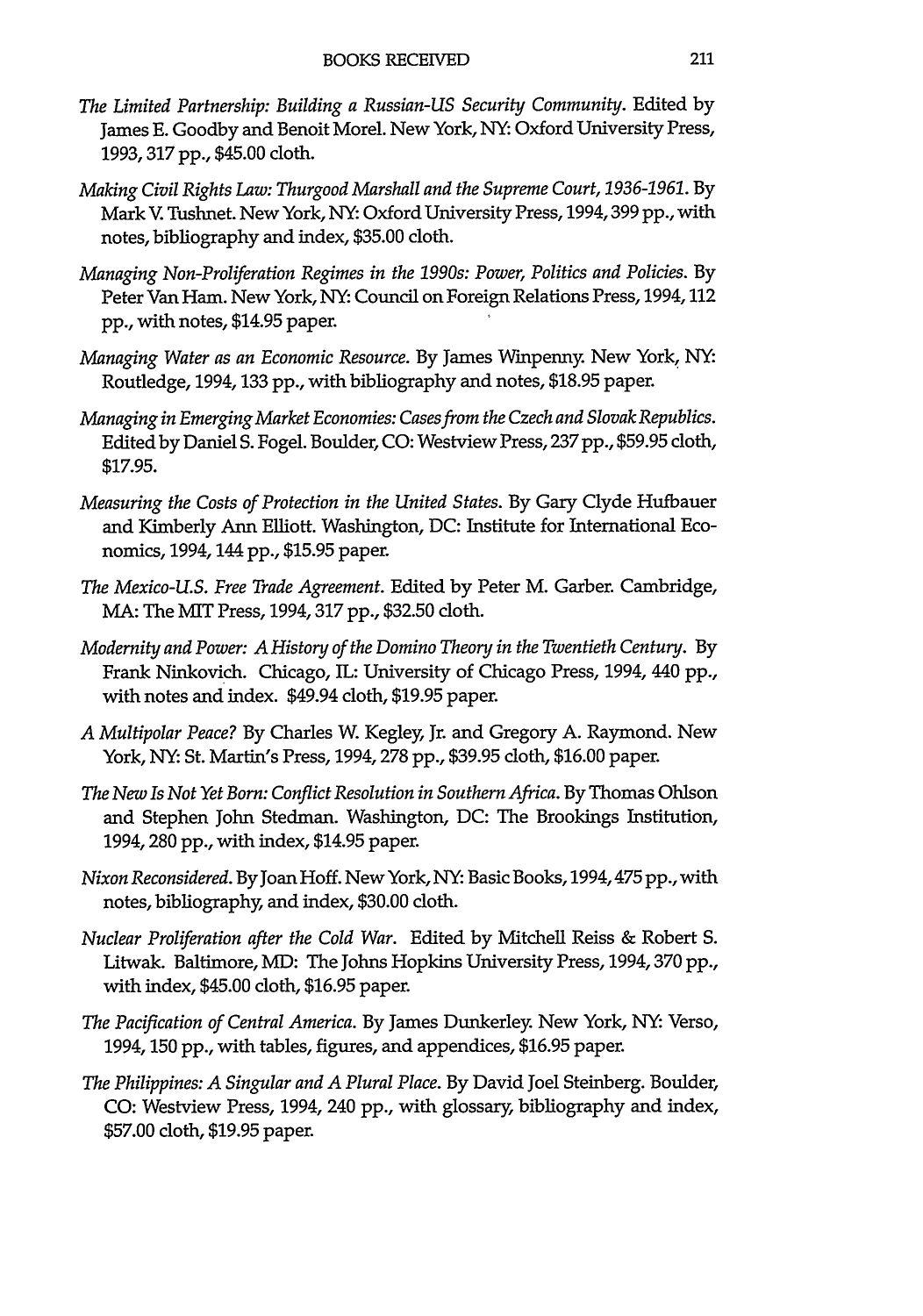- *The Politics of Social Transformation in Afghanistan, Iran, and Pakistan.* Edited **by** Myron Weiner and Ali Banuazizi. Syracuse, NY: Syracuse Universty Press, 1994, 504 pp., with tables and index, \$45.00 cloth, \$18.95 paper.
- *Private Voluntary Organizations in Egypt: Islamic Development, Private Initiative, and State Control.* By Denis J. Sullivan. Gainesville, FL: University Press of Florida, 1994, 191 pp., with notes, bibliography and index, \$29.95 cloth.
- *Product Liability.* By Jane Stapleton. London: Butterworths, 1994, 384 pp., with appendixes and index, \$40.00 paper.
- *Red in Tooth and Claw: Twenty-Six Years in Communist Chinese Prisons.* By Pu Ning. 'New York, NY: Grove Press, 1994, 228 pp., \$21.00 cloth.
- *Redefining Russian Society and Polity.* By Mary Buckley. Boulder, CO: Westview Press, 1994,346 pp., \$59.95 cloth, \$19.95 paper.
- *Religion, The Missing Dimension of Statecraft.* Edited by Douglas Johnston and Cynthia Sampson. New York, NY: Oxford University Press, 1994, 350 pp., with notes and index, \$29.95 cloth.
- *Revolutionary Discourse in Mao's Republic.* By David E. Apter and Tony Saich. Cambridge, MA: Harvard University Press, 1994, 403 pp., with appendix, notes and index, \$49.95 cloth, \$24.00 paper.
- *The Rise of Protestant Evangelism in Ecuador, 1895-1990.* By Alvin M. Goffin. Gainesville, FL: University Press of Florida, 1994,214 pp., with photos, maps, notes, bibliography and index, \$29.95 cloth.
- *Russia and the Third World in the Post-Soviet Era.* By Mohiaddin Mesbahi. Gainesville, FL: University Press of Florida, 1994, 414 pp., with notes and index, \$49.95 cloth, \$19.95 paper.
- *Russian Politics and Society.* By Richard Sakwa. New York, NY: Routledge, 1993, 506 pp., with notes, bibliography and index, \$18.95 paper.
- *Russia's Future: Consolidation or Disintegration?* By Douglas W. Blum. Boulder, CO: Westview Press, 1994,173 pp., with notes and index, \$45.00 cloth, \$14.95 paper.
- Soldiers In a Narrow Land: The Pinochet Regime in Chile. By Mary Helen Spooner. Berkeley, CA: University of California Press, 1994, 305 pp., \$30.00 cloth.
- South Asia After the Cold War: International Perspectives. Edited by Kanti P. Bajpai and Stephen P. Cohen. Boulder, CO: Westview Press, 1994, 264 pp., with tables, figures, and index, \$55.00 cloth.
- *Spin Control: The White House Office of Communications and the Management of Presidential News.* By John Anthony Maltese. Chapel Hill, NC: The University of North Carolina Press, 1994, 323 pp., with appendix, notes, bibliography and index, \$15.95 paper.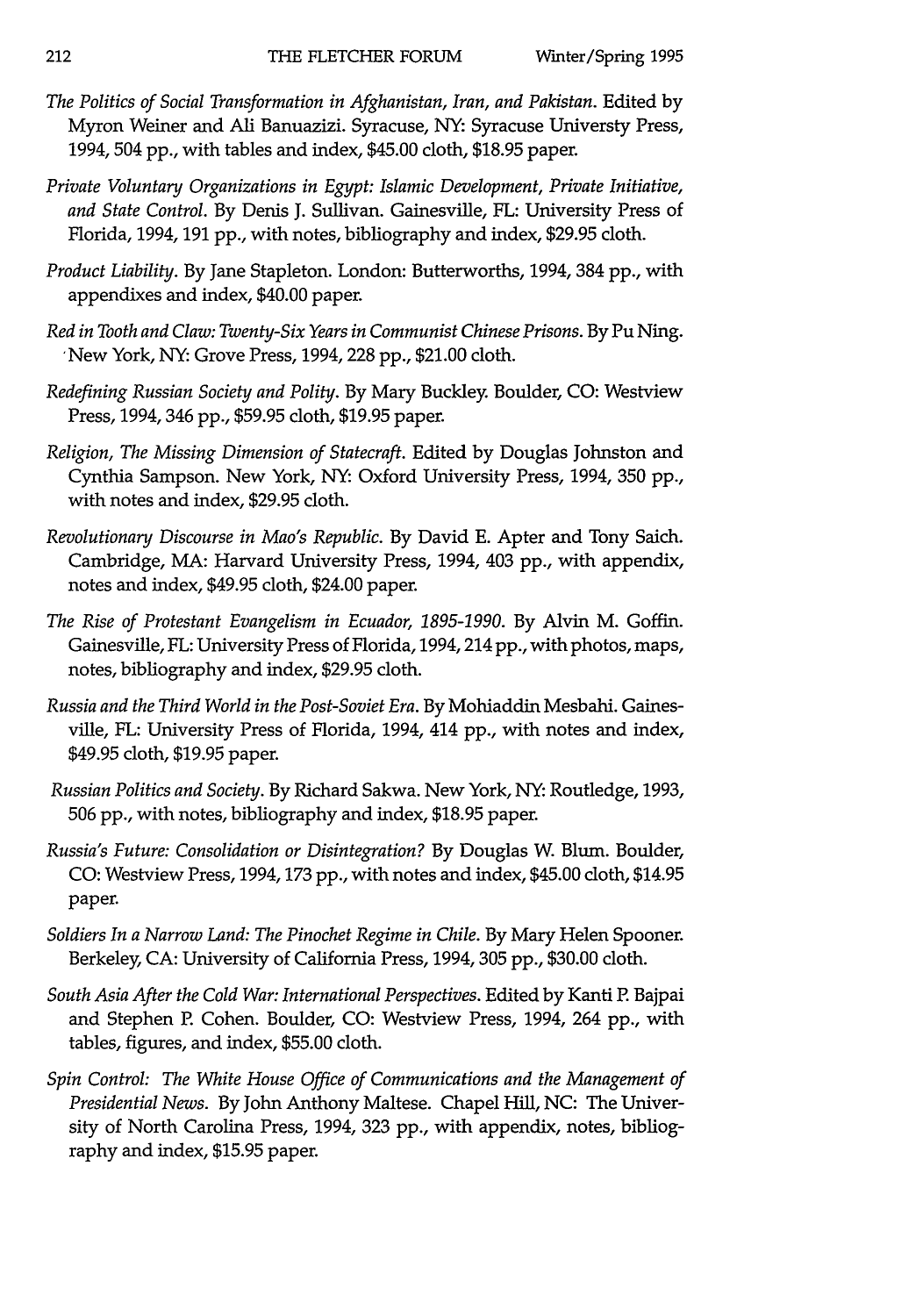- *Sport in Cuba: The Diamond in the Rough.* **By** Paula Pettavino and Geralyn Pye. Pittsburgh, PA: University of Pittsburgh Press, 1994,301 **pp.,** with notes and index, \$49.95 cloth, **\$19.95** paper.
- *States and Markets: Comparing Japan and Russia.* **By** Guoli Liu. Boulder, **CO:** Westview Press, 1994, **165 pp.,** with bibliography, notes, and index, \$49.95 cloth.
- *The Struggle for Peace in Central America.* **By** Dario Moreno. Gainesville, FL: University Press of Florida, 1994,251 **pp.,** with notes, bibliography and index, **\$39.95** cloth, **\$19.95** paper.
- *Swiss Democracy: Possible Solutions to Conflict in Multicultural Societies.* **By** Wolf Linder. New York, **NY:** St. Martin's Press, 1994, **208 pp.,** with notes, bibliography and index, **\$59.95** cloth.
- *Taken By Storm: The Media, Public Opinion, and U.S. Foreign Policy in the Gulf War.* Edited **by** W. Lance Bennett and David L. Paletz. Chicago, IL: University of Chicago Press, **1994, 308 pp.,** with appendix and index, \$40.00 cloth, **\$15.95** paper.
- *Ten Years that Shook the World.* **By** Valery Boldin. New York, **NY:** Harper Collins Publishers, 1994,310 **pp.,** with indices, **\$25.00** cloth.
- *Toward a Nuclear Place: The Future of Nuclear Weapons.* Edited **by** Michael J. Mazarr and Alexander T. Lennon. New York, **NY:** St. Martin's Press, 1994, **227 pp.,** with notes and index, **\$39.95** cloth.
- *The Transformation of South Korea.* **By** Robert **E.** Bedeski. New York, **NY:** Routledge, **1994, 197** pp.,with notes, bibliography and index, **\$16.95** paper.
- *Transnational Capitalism and Hydropolitics in Argentina.* **By** Gustavo Lins Ribeiro. Gainesville, FL: University Press of Florida, 1994, **203 pp.,** figures, maps, appendix, references and index, **\$29.95** cloth.
- *The United States of Europe.* **By** Ernest Wistrich. New York, **NY:** Routledge, 1994, **182 pp.,** with bibliography and index, **\$16.95** paper.
- *Voices of Migrants: Rural-Urban Migration in Costa Rica.* **By** Paul Kutsche. Gainesville, FL: University Press of Florida, **1994, 236 pp.,** with bibiliography and index, **\$39.95** cloth, **\$19.95** paper.
- *We, the Jury: The Jury System and the Ideal of Democracy.* **By** Jeffrey Abramson. New York, **NY:** Basic Books, **308 pp.,** with appendix, notes and index, **\$25.00** cloth.
- *Western Hemisphere Economic Integration.* **By** Gary Clyde Hufbauer and Jeffrey **J.** Schott. Washington, **DC:** Institute for International Economics, **1994,279 pp.,** with tables, figures, appendices, bibliography, and index, **\$25.00** paper.